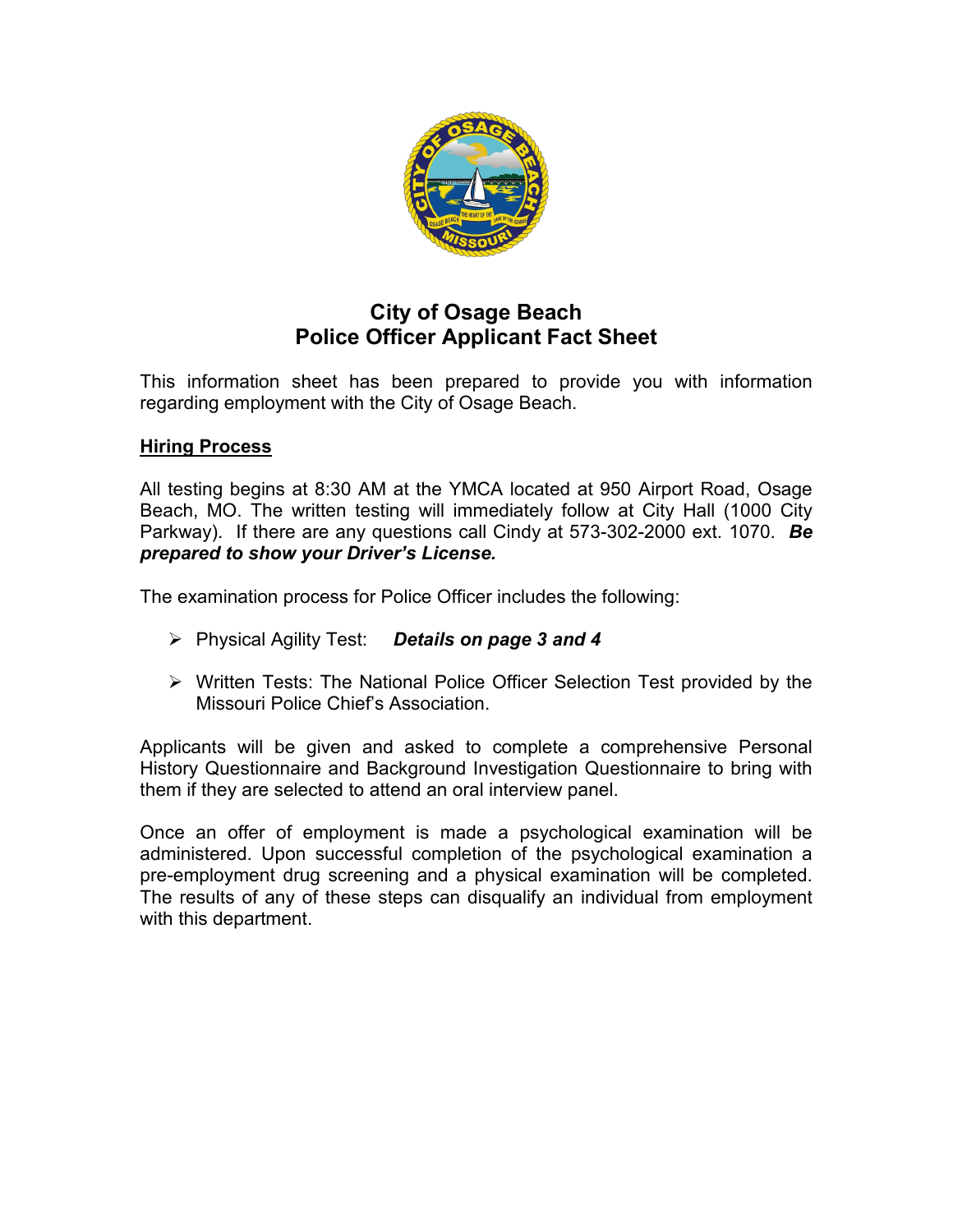## **Compensation and Benefits**

- $\triangleright$  Police Officer pay range: \$36,014-\$54,021 annually.
- $\triangleright$  \$1,500 hiring incentive. \$1,000 upon hire (first paycheck) and \$500 upon successful completion of the six-month probation period
- $\triangleright$  \$1.50 per hour shift differential pay for the hours of 7:00 PM-7:00 AM
- $\geq$  2% pay increase upon successful completion of 6-month probation period
- Annual merit increases based on Board of Aldermen approval at time of budget
- $\triangleright$  Certification Incentive Pay available
- $\triangleright$  City pays 100% of employee health insurance premiums
- $\triangleright$  City pays up to 95% of dependent health insurance premiums
- $\triangleright$  City pays 50% of employee and dependent vision insurance premiums
- $\triangleright$  City pays 50% of employee and dependent dental insurance premiums
- $\triangleright$  City pays 100% of employee and dependent group life insurance premiums
- $\triangleright$  City pays 100% of employee group short-term disability insurance premiums
- City pays an equivalent of 7% of employee gross wages into a 401 retirement plan with a 1% matching contribution
- $\triangleright$  City makes available an individual 457 plan through payroll deduction
- $\triangleright$  City makes available the purchase of Roth IRAs through payroll deduction
- $\triangleright$  Employee fully vested in 401 retirement plan after 5 years
- $\triangleright$  Cafeteria plan available for additional insurance, medical, & childcare expenses
- $\geq 1$ -4 weeks paid vacation depending on length of employment
- $\geq 11$  paid holidays per year
- $\triangleright$  Personal time accrual at rate of 12 hours per month, without limit
- $\triangleright$  Tuition reimbursement plan for higher education
- $\triangleright$  Educational incentive pay for associate, bachelor, or master degrees
- $\triangleright$  Other incentive pays available
- $\triangleright$  Bereavement leave of up to 3 days for death in immediate family
- $\triangleright$  City supplies all uniforms and equipment necessary to perform job functions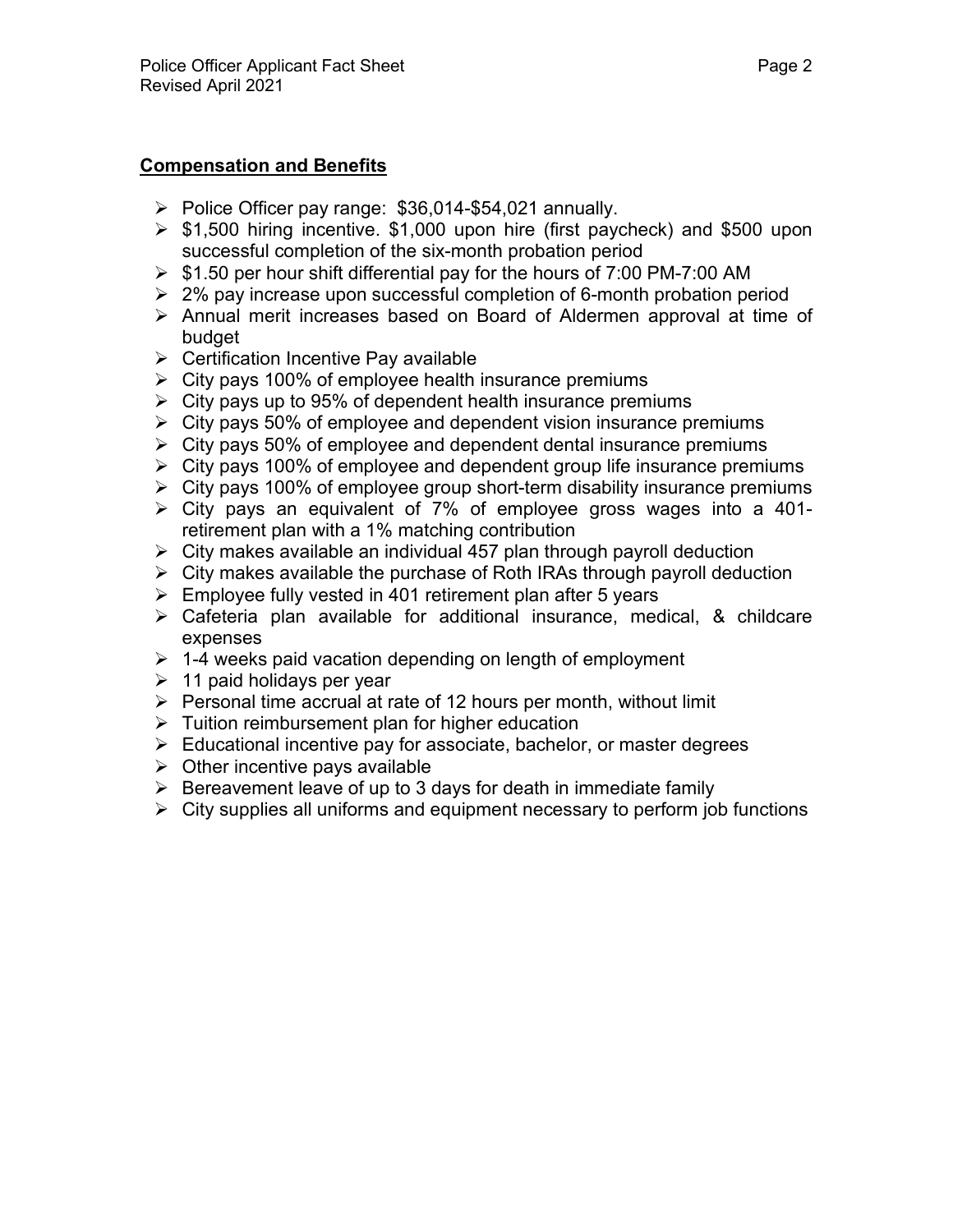## **Physical Agility Test**

## **ONE-MINUTE PUSH-UP TEST**

*Purpose:* This test measures muscular endurance of the upper body muscles (anterior deltoid, pectoralis major, and triceps). Muscular endurance is defined as the ability to contract the muscle repeatedly over a specific period without undue fatigue.

#### *How to Perform:*

- 1. Hands should be placed slightly wider than shoulder-width apart, fingers pointing forward. Feet should be together, DO NOT CROSS feet.
- 2. Starting from the up position (front leaning rest), lower body until upper arms are parallel to the ground in the down position. Return to the up position. In the up position, elbows must be extended, in order to count. This is one repetition.
- 3. Resting should be done in the upfront leaning rest position. Both hands must remain in contact with the floor at all times.
- 4. Total number of correct push-ups in one minute is recorded as the score.

RECOVER TIME – 5 Minutes

### **ONE-MINUTE SIT-UP TEST**

*Purpose:* This is a measure of the muscular endurance of the abdominal muscles.

#### *How to Perform:*

- 1. Start by lying on back with knees bent and heels flat on floor. Fingers should be interlocked and placed behind the head. (Be careful not to pull or strain neck). Buttocks must remain on the floor with no thrusting of the hips.
- 2. A partner may hold feet.
- 3. Perform as many correct sit-ups as possible in one minute.
- 4. While in the up position, touch elbows to knees and return to a fully lying position before starting the next sit-up. When returning to the down position, shoulder blades should touch the ground.
- 5. Score is the total number of correct sit-ups performed. Any resting should be done in the up position.

RECOVER TIME – 5 Minutes